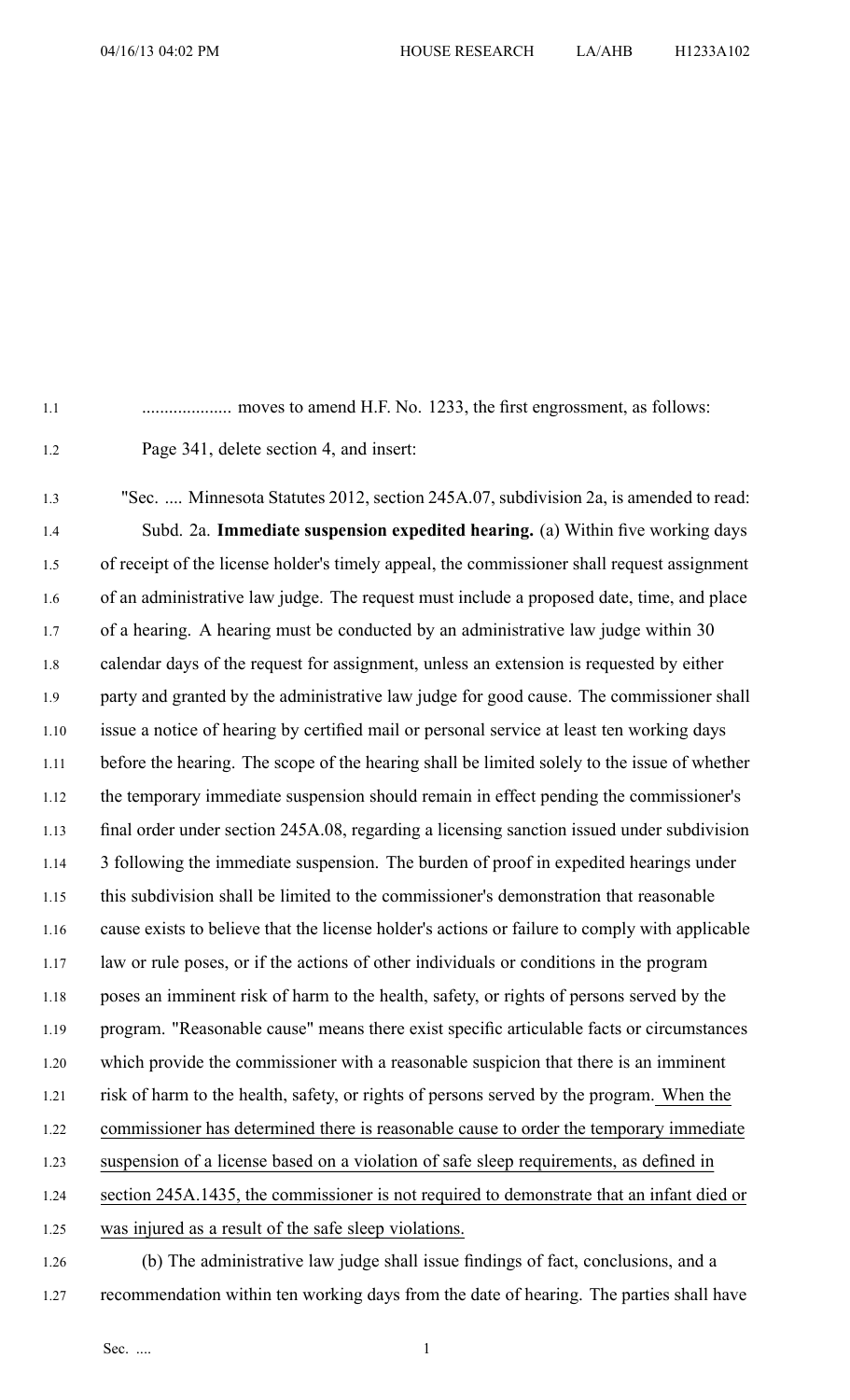2.1 ten calendar days to submit exceptions to the administrative law judge's report. The 2.2 record shall close at the end of the ten-day period for submission of exceptions. The 2.3 commissioner's final order shall be issued within ten working days from the close of the 2.4 record. Within 90 calendar days after <sup>a</sup> final order affirming an immediate suspension, the 2.5 commissioner shall make <sup>a</sup> determination regarding whether <sup>a</sup> final licensing sanction 2.6 shall be issued under subdivision 3. The license holder shall continue to be prohibited 2.7 from operation of the program during this 90-day period.

2.8 (c) When the final order under paragraph (b) affirms an immediate suspension, and <sup>a</sup> 2.9 final licensing sanction is issued under subdivision 3 and the license holder appeals that 2.10 sanction, the license holder continues to be prohibited from operation of the program 2.11 pending <sup>a</sup> final commissioner's order under section 245A.08, subdivision 5, regarding the 2.12 final licensing sanction.

2.13 Sec. .... Minnesota Statutes 2012, section 245A.1435, is amended to read:

2.14 **245A.1435 REDUCTION OF RISK OF SUDDEN UNEXPECTED INFANT**

2.15 **DEATH SYNDROME IN LICENSED PROGRAMS.**

2.16 (a) When <sup>a</sup> license holder is placing an infant to sleep, the license holder must 2.17 place the infant on the infant's back, unless the license holder has documentation from 2.18 the infant's parent physician directing an alternative sleeping position for the infant. The 2.19 parent physician directive must be on a form approved by the commissioner and must 2.20 include a statement that the parent or legal guardian has read the information provided by 2.21 the Minnesota Sudden Infant Death Center, related to the risk of SIDS and the importance 2.22 of placing an infant or child on its back to sleep to reduce the risk of SIDS. remain on file 2.23 at the licensed location. An infant who independently rolls onto its stomach after being 2.24 placed to sleep on its back may be allowed to remain sleeping on its stomach if the infant 2.25 is at least six months of age or the license holder has <sup>a</sup> signed statement from the paren<sup>t</sup> 2.26 indicating that the infant regularly rolls over at home.

2.27 (b) The license holder must place the infant in a crib directly on a firm mattress with 2.28 a fitted crib sheet that fits tightly on the mattress and overlaps the mattress so it cannot be 2.29 dislodged by pulling on the corner of the sheet. The license holder must not place pillows, 2.30 quilts, comforters, sheepskin, pillow-like stuffed toys, or other soft products in the crib 2.31 with the infant The license holder must place the infant in a crib directly on a firm mattress 2.32 with <sup>a</sup> fitted sheet that is appropriate to the mattress size, that fits tightly on the mattress, 2.33 and overlaps the underside of the mattress so it cannot be dislodged by pulling on the 2.34 corner of the sheet with reasonable effort. The license holder must not place anything in

- 
- 2.35 the crib with the infant excep<sup>t</sup> for the infant's pacifier. For the purposes of this section, <sup>a</sup>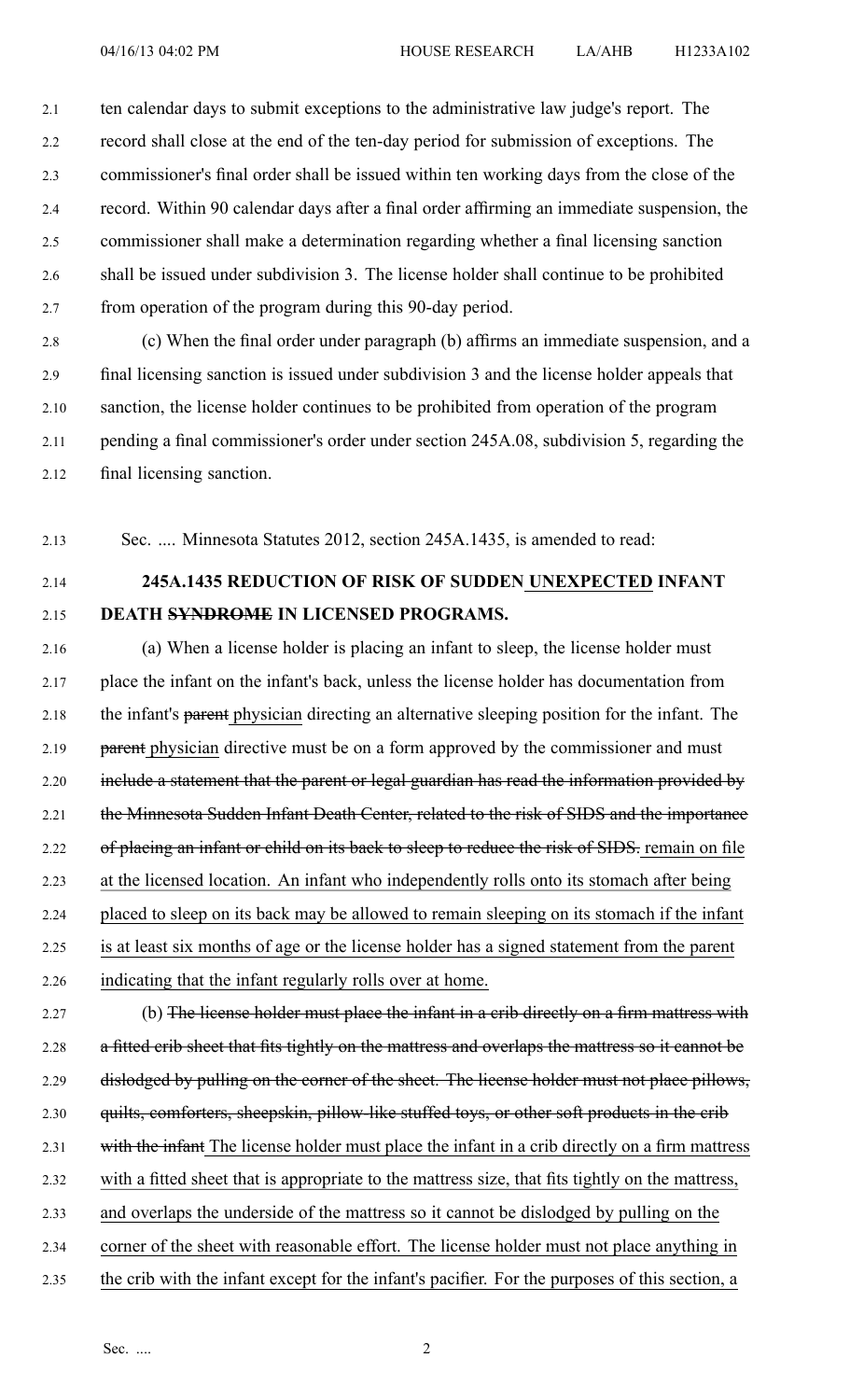3.1 pacifier is defined as <sup>a</sup> synthetic nipple designed for infant sucking with nothing attached  $3.2$  to it. The requirements of this section apply to license holders serving infants up to and 3.3 including 12 months younger than one year of age. Licensed child care providers must 3.4 meet the crib requirements under section 245A.146. 3.5 (c) If an infant falls asleep before being placed in <sup>a</sup> crib, the license holder must 3.6 move the infant to <sup>a</sup> crib as soon as practicable, and must keep the infant within sight of 3.7 the license holder until the infant is placed in <sup>a</sup> crib. When an infant falls asleep while 3.8 being held, the license holder must consider the supervision needs of other children in 3.9 care when determining how long to hold the infant before placing the infant in <sup>a</sup> crib to 3.10 sleep. The sleeping infant must not be in <sup>a</sup> position where the airway may be blocked or 3.11 with anything covering the infant's face. 3.12 (d) Placing <sup>a</sup> swaddled infant down to sleep in <sup>a</sup> licensed setting is not recommended 3.13 for an infant of any age and is prohibited for any infant who has begun to roll over 3.14 independently. However, with the written consent of <sup>a</sup> paren<sup>t</sup> or guardian according to this 3.15 paragraph, <sup>a</sup> license holder may place the infant who has not ye<sup>t</sup> begun to roll over on its 3.16 own down to sleep in <sup>a</sup> one-piece sleeper equipped with an attached system that fastens 3.17 securely only across the upper torso, with no constriction of the hips or legs, to create <sup>a</sup> 3.18 swaddle. Prior to any use of swaddling for sleep by <sup>a</sup> provider licensed under this chapter, 3.19 the license holder must obtain informed written consent for the use of swaddling from the 3.20 paren<sup>t</sup> or guardian of the infant on <sup>a</sup> form provided by the commissioner and prepared in 3.21 partnership with the Minnesota Sudden Infant Death Center.

3.22 Sec. .... Minnesota Statutes 2012, section 245A.144, is amended to read:

### 3.23 **245A.144 TRAINING ON RISK OF SUDDEN UNEXPECTED INFANT**

### 3.24 **DEATH AND SHAKEN BABY SYNDROME ABUSIVE HEAD TRAUMA FOR** 3.25 **CHILD FOSTER CARE PROVIDERS.**

3.26 (a) Licensed child foster care providers that care for infants or children through five 3.27 years of age must document that before staff persons and caregivers assist in the care 3.28 of infants or children through five years of age, they are instructed on the standards in 3.29 section 245A.1435 and receive training on reducing the risk of sudden unexpected infant 3.30 death syndrome and shaken baby syndrome for abusive head trauma from shaking infants 3.31 and young children. This section does not apply to emergency relative placement under 3.32 section 245A.035. The training on reducing the risk of sudden unexpected infant death 3.33 syndrome and shaken baby syndrome abusive head trauma may be provided as: 3.34 (1) orientation training to child foster care providers, who care for infants or children 3.35 through five years of age, under Minnesota Rules, par<sup>t</sup> 2960.3070, subpart 1; or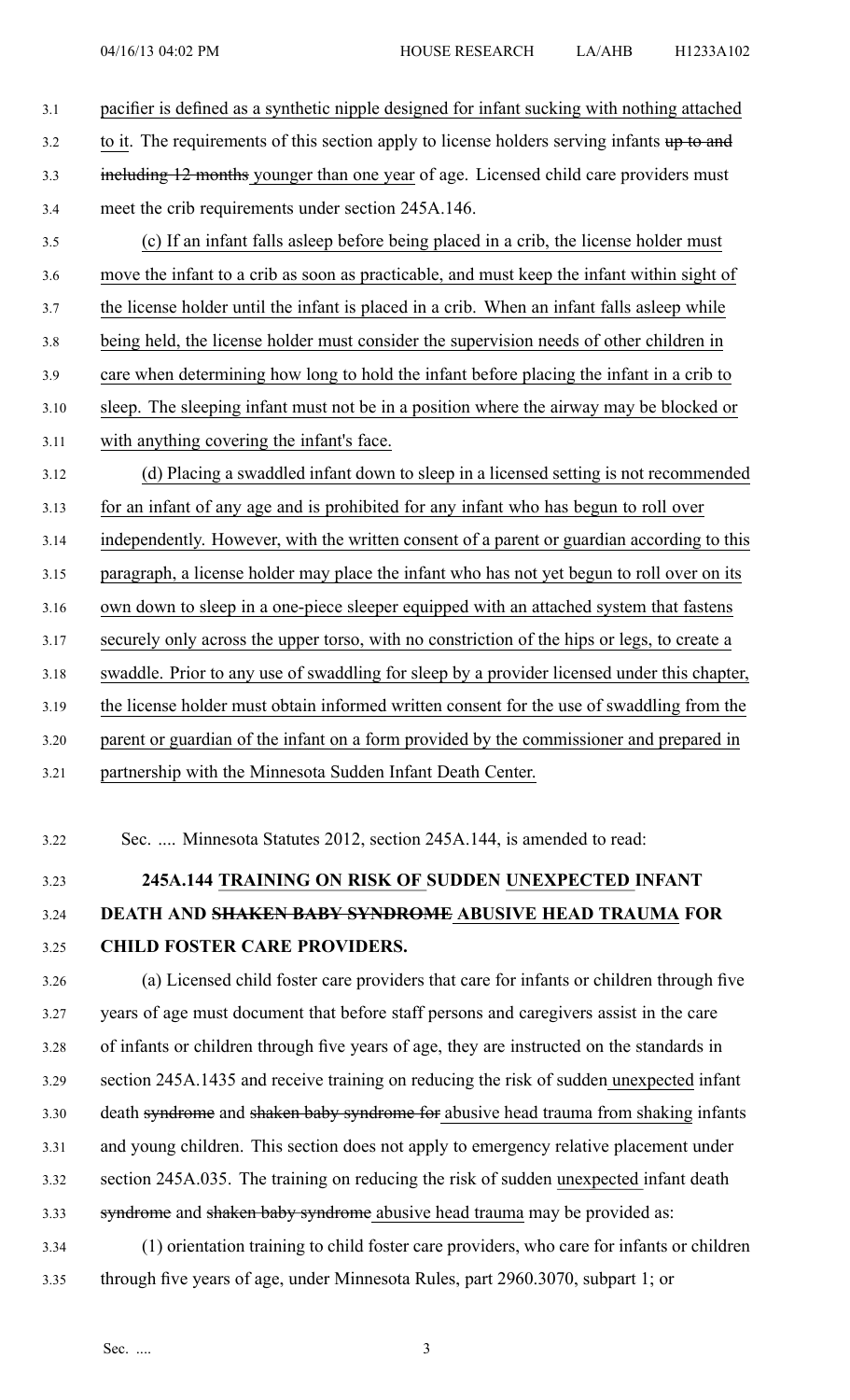- 4.1 (2) in-service training to child foster care providers, who care for infants or children 4.2 through five years of age, under Minnesota Rules, par<sup>t</sup> 2960.3070, subpart 2.
- 4.3 (b) Training required under this section must be at least one hour in length and must 4.4 be completed at least once every five years. At <sup>a</sup> minimum, the training must address 4.5 the risk factors related to sudden unexpected infant death syndrome and shaken baby 4.6 syndrome abusive head trauma, means of reducing the risk of sudden unexpected infant 4.7 death syndrome and shaken baby syndrome abusive head trauma, and license holder 4.8 communication with parents regarding reducing the risk of sudden unexpected infant 4.9 death syndrome and shaken baby syndrome abusive head trauma.
- 4.10 (c) Training for child foster care providers must be approved by the county or 4.11 private licensing agency that is responsible for monitoring the child foster care provider 4.12 under section 245A.16. The approved training fulfills, in part, training required under 4.13 Minnesota Rules, par<sup>t</sup> 2960.3070.

4.14 Sec. .... Minnesota Statutes 2012, section 245A.1444, is amended to read:

# 4.15 **245A.1444 TRAINING ON RISK OF SUDDEN UNEXPECTED INFANT** 4.16 **DEATH SYNDROME AND SHAKEN BABY SYNDROME ABUSIVE HEAD** 4.17 **TRAUMA BY OTHER PROGRAMS.**

4.18 A licensed chemical dependency treatment program that serves clients with infants 4.19 or children through five years of age, who sleep at the program and <sup>a</sup> licensed children's 4.20 residential facility that serves infants or children through five years of age, must document 4.21 that before program staff persons or volunteers assist in the care of infants or children 4.22 through five years of age, they are instructed on the standards in section 245A.1435 and 4.23 receive training on reducing the risk of sudden unexpected infant death syndrome and 4.24 shaken baby syndrome abusive head trauma from shaking infants and young children. The 4.25 training conducted under this section may be used to fulfill training requirements under 4.26 Minnesota Rules, parts 2960.0100, subpart 3; and 9530.6490, subpart 4, item B. 4.27 This section does not apply to child care centers or family child care programs 4.28 governed by sections 245A.40 and 245A.50.

## 4.29 Sec. .... **[245A.1446] FAMILY CHILD CARE DIAPERING AREA** 4.30 **DISINFECTION.**

4.31 Notwithstanding Minnesota Rules, par<sup>t</sup> 9502.0435, <sup>a</sup> family child care provider may 4.32 disinfect the diaper changing surface with either <sup>a</sup> solution of at least two teaspoons

- 4.33 of chlorine bleach to one quar<sup>t</sup> of water or with <sup>a</sup> surface disinfectant that meets the
- 4.34 following criteria: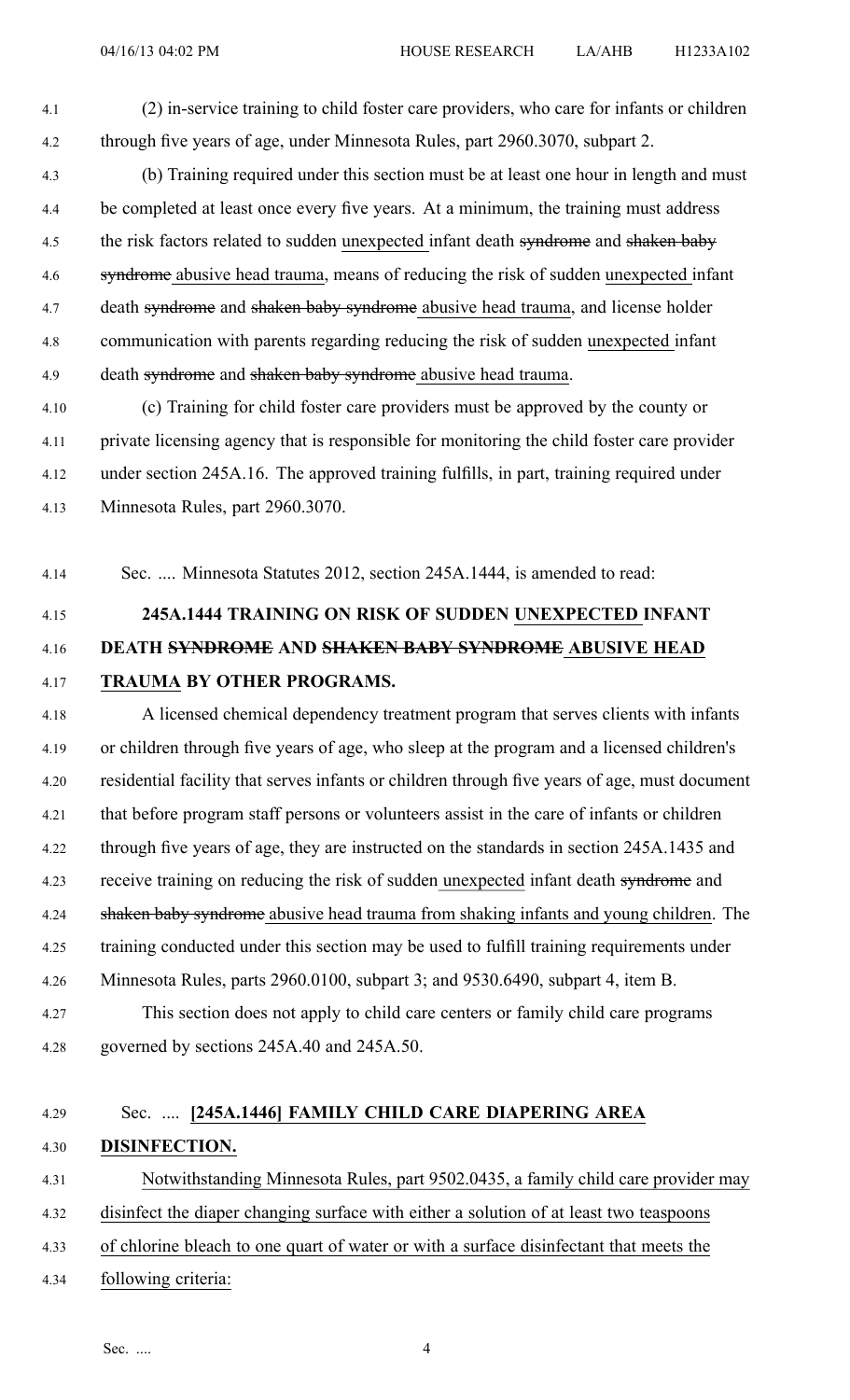| 5.1  | (1) the manufacturer's label or instructions state that the product is registered with     |
|------|--------------------------------------------------------------------------------------------|
| 5.2  | the United States Environmental Protection Agency;                                         |
| 5.3  | (2) the manufacturer's label or instructions state that the disinfectant is effective      |
| 5.4  | against Staphylococcus aureus, Salmonella choleraesuis, and Pseudomonas aeruginosa;        |
| 5.5  | (3) the manufacturer's label or instructions state that the disinfectant is effective with |
| 5.6  | a ten minute or less contact time;                                                         |
| 5.7  | (4) the disinfectant is clearly labeled by the manufacturer with directions for mixing     |
| 5.8  | and use;                                                                                   |
| 5.9  | (5) the disinfectant is used only in accordance with the manufacturer's directions; and    |
| 5.10 | (6) the product does not include triclosan or derivatives of triclosan.                    |
| 5.11 | Sec.  [245A.147] FAMILY CHILD CARE INFANT SLEEP SUPERVISION                                |
| 5.12 | REQUIREMENTS.                                                                              |
| 5.13 | Subdivision 1. In-person checks on infants. (a) License holders that serve infants         |
| 5.14 | are encouraged to monitor sleeping infants by conducting in-person checks on each infant   |
| 5.15 | in their care every 30 minutes.                                                            |
| 5.16 | (b) Upon enrollment of an infant in a family child care program, the license holder is     |
| 5.17 | encouraged to conduct in-person checks on the sleeping infant every 15 minutes, during     |
| 5.18 | the first four months of care.                                                             |
| 5.19 | (c) When an infant has an upper respiratory infection, the license holder is               |
| 5.20 | encouraged to conduct in-person checks on the sleeping infant every 15 minutes             |
| 5.21 | throughout the hours of sleep.                                                             |
| 5.22 | Subd. 2. Use of audio or visual monitoring devices. In addition to conducting              |
| 5.23 | the in-person checks encouraged under subdivision 1, license holders serving infants are   |
| 5.24 | encouraged to use and maintain an audio or visual monitoring device to monitor each        |
| 5.25 | sleeping infant in care during all hours of sleep.                                         |
|      |                                                                                            |
| 5.26 | Sec.  [245A.152] CHILD CARE LICENSE HOLDER INSURANCE.                                      |
| 5.27 | (a) A license holder must provide a written notice to all parents or guardians of all      |
| 5.28 | children to be accepted for care prior to admission stating whether the license holder has |
| 5.29 | liability insurance. This notice may be incorporated into and provided on the admission    |
| 5.30 | form used by the license holder.                                                           |
| 5.31 | (b) If the license holder has liability insurance:                                         |
| 5.32 | (1) the license holder shall inform parents in writing that a current certificate of       |
| 5.33 | coverage for insurance is available for inspection to all parents or guardians of children |
| 5.34 | receiving services and to all parents seeking services from the family child care program; |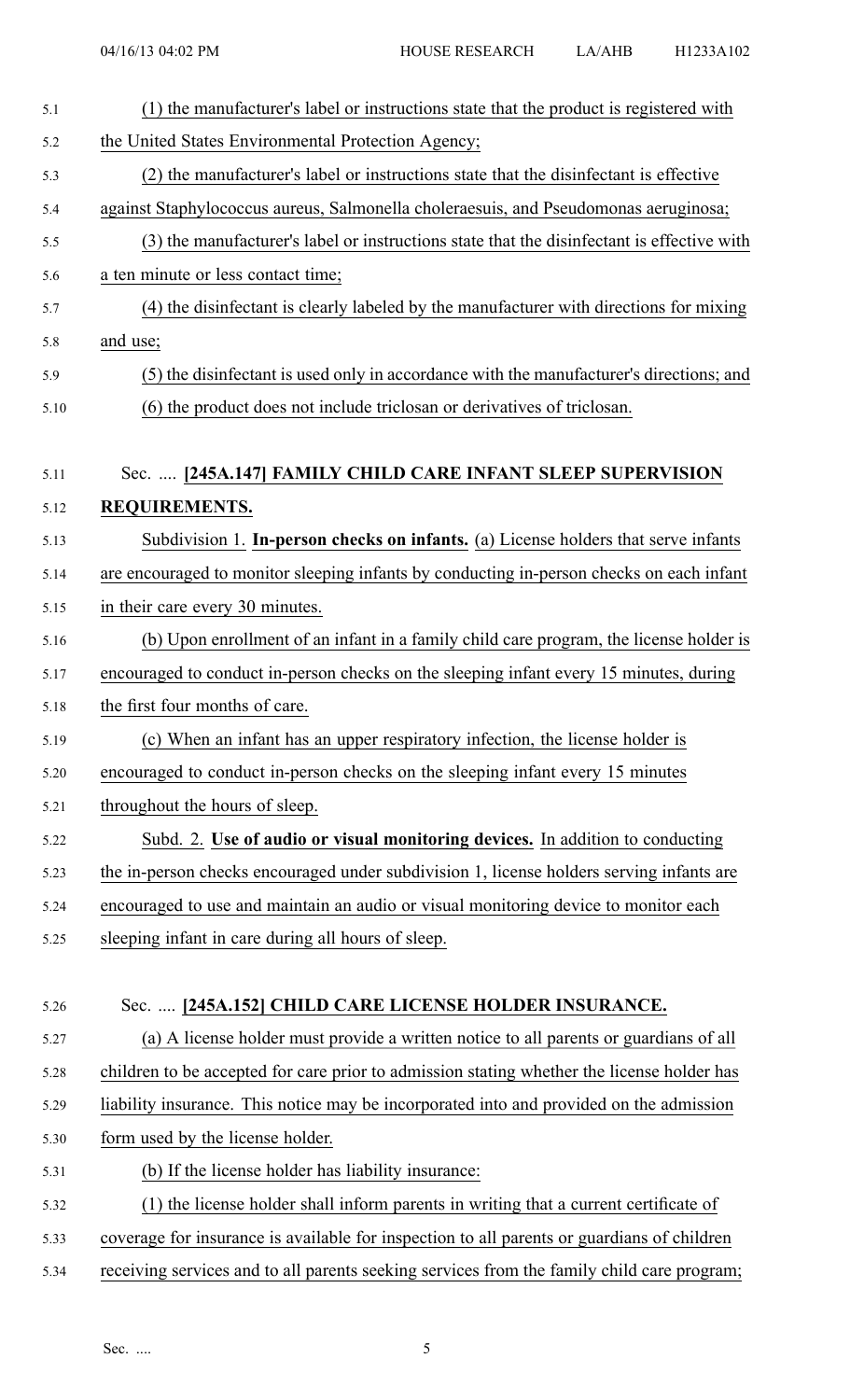| 6.1  | (2) the notice must provide the parent or guardian with the date of expiration or           |
|------|---------------------------------------------------------------------------------------------|
| 6.2  | next renewal of the policy; and                                                             |
| 6.3  | (3) upon the expiration date of the policy, the license holder must provide a new           |
| 6.4  | written notice indicating whether the insurance policy has lapsed or whether the license    |
| 6.5  | holder has renewed the policy.                                                              |
| 6.6  | If the policy was renewed, the license holder must provide the new expiration date of the   |
| 6.7  | policy in writing to the parents or guardians.                                              |
| 6.8  | (c) If the license holder does not have liability insurance, the license holder must        |
| 6.9  | provide an annual notice, on a form developed and made available by the commissioner,       |
| 6.10 | to the parents or guardians of children in care indicating that the license holder does not |
| 6.11 | carry liability insurance.                                                                  |
| 6.12 | (d) The license holder must notify all parents and guardians in writing immediately         |
| 6.13 | of any change in insurance status.                                                          |
| 6.14 | (e) The license holder must make available upon request the certificate of liability        |
| 6.15 | insurance to the parents of children in care, to the commissioner, and to county licensing  |
| 6.16 | agents.                                                                                     |
| 6.17 | (f) The license holder must document, with the signature of the parent or guardian,         |
| 6.18 | that the parent or guardian received the notices required by this section.                  |
|      |                                                                                             |
| 6.19 | Sec.  Minnesota Statutes 2012, section 245A.40, subdivision 5, is amended to read:          |
|      |                                                                                             |

6.20 Subd. 5. **Sudden unexpected infant death syndrome and shaken baby syndrome** 6.21 **abusive head trauma training.** (a) License holders must document that before staff 6.22 persons and volunteers care for infants, they are instructed on the standards in section 6.23 245A.1435 and receive training on reducing the risk of sudden unexpected infant death 6.24 syndrome. In addition, license holders must document that before staff persons care for 6.25 infants or children under school age, they receive training on the risk of shaken baby 6.26 syndrome abusive head trauma from shaking infants and young children. The training 6.27 in this subdivision may be provided as orientation training under subdivision 1 and 6.28 in-service training under subdivision 7.

6.29 (b) Sudden unexpected infant death syndrome reduction training required under 6.30 this subdivision must be at least one-half hour in length and must be completed at least 6.31 once every five years year. At a minimum, the training must address the risk factors 6.32 related to sudden unexpected infant death syndrome, means of reducing the risk of sudden 6.33 unexpected infant death syndrome in child care, and license holder communication with 6.34 parents regarding reducing the risk of sudden unexpected infant death syndrome.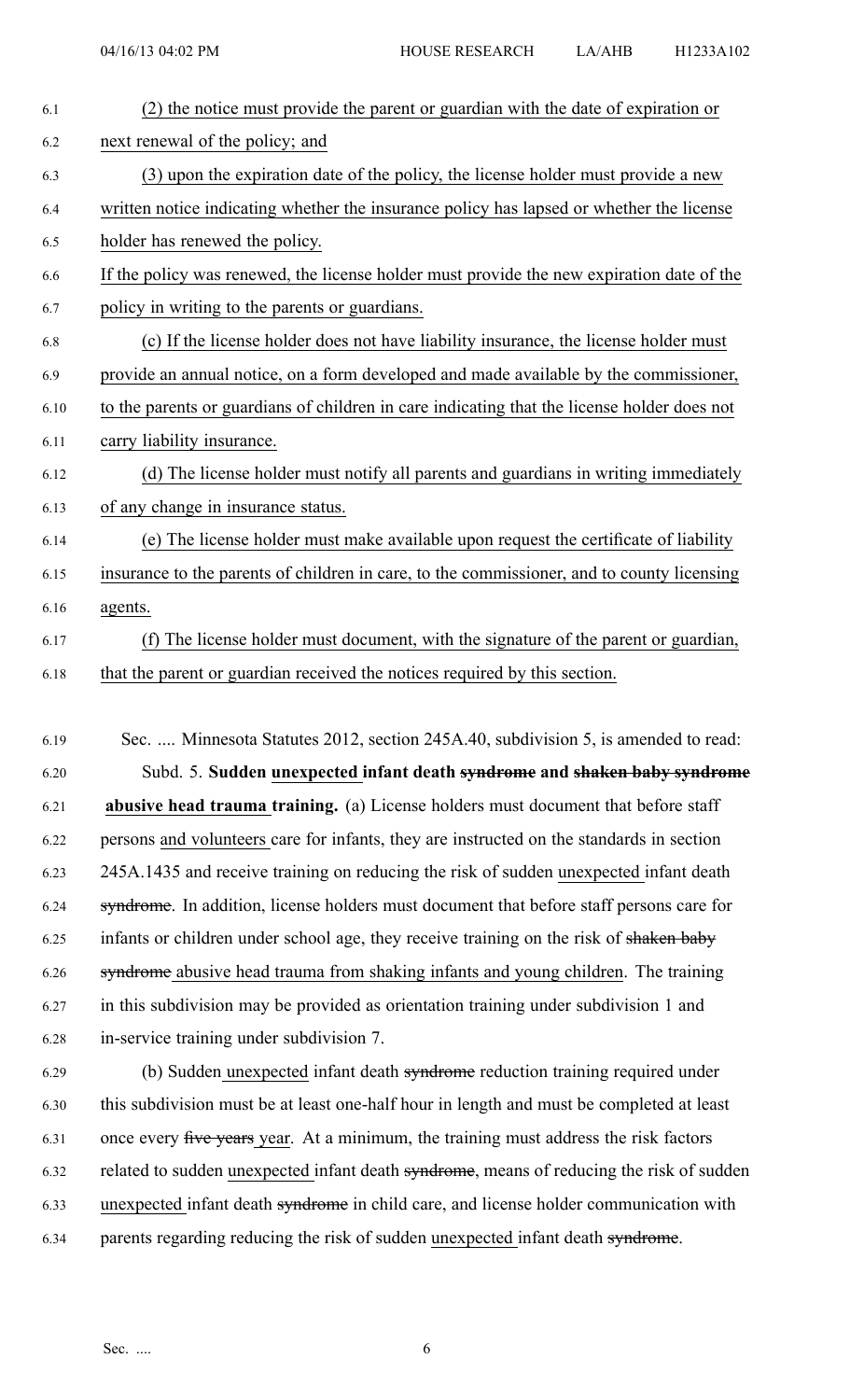- 7.1 (c) Shaken baby syndrome Abusive head trauma training under this subdivision 7.2 must be at least one-half hour in length and must be completed at least once every five 7.3 vears year. At a minimum, the training must address the risk factors related to shaken 7.4 baby syndrome for shaking infants and young children, means to reduce the risk of shaken 7.5 baby syndrome abusive head trauma in child care, and license holder communication with 7.6 parents regarding reducing the risk of shaken baby syndrome abusive head trauma.
- 7.7 (d) The commissioner shall make available for viewing <sup>a</sup> video presentation on the 7.8 dangers associated with shaking infants and young children. The video presentation must 7.9 be par<sup>t</sup> of the orientation and annual in-service training of licensed child care center 7.10 staff persons caring for children under school age. The commissioner shall provide to 7.11 child care providers and interested individuals, at cost, copies of <sup>a</sup> video approved by the 7.12 commissioner of health under section 144.574 on the dangers associated with shaking 7.13 infants and young children.

7.14 Sec. .... Minnesota Statutes 2012, section 245A.50, is amended to read:

#### 7.15 **245A.50 FAMILY CHILD CARE TRAINING REQUIREMENTS.**

- 7.16 Subdivision 1. **Initial training.** (a) License holders, caregivers, and substitutes must 7.17 comply with the training requirements in this section.
- 7.18 (b) Helpers who assist with care on <sup>a</sup> regular basis must complete six hours of 7.19 training within one year after the date of initial employment.
- 7.20 Subd. 2. **Child growth and development and behavior guidance training.** (a) For 7.21 purposes of family and group family child care, the license holder and each adult caregiver 7.22 who provides care in the licensed setting for more than 30 days in any 12-month period 7.23 shall complete and document at least two four hours of child growth and development 7.24 and behavior guidance training within the first year of prior to initial licensure, and before 7.25 caring for children. For purposes of this subdivision, "child growth and development 7.26 training" means training in understanding how children acquire language and develop 7.27 physically, cognitively, emotionally, and socially. "Behavior guidance training" means 7.28 training in the understanding of the functions of child behavior and strategies for managing 7.29 challenging situations. Child growth and development and behavior guidance training 7.30 must be repeated annually. Training curriculum shall be developed or approved by the 7.31 commissioner of human services by January 1, 2014. 7.32 (b) Notwithstanding paragraph (a), individuals are exemp<sup>t</sup> from this requirement if 7.33 they: 7.34 (1) have taken <sup>a</sup> three-credit course on early childhood development within the
- 7.35 pas<sup>t</sup> five years;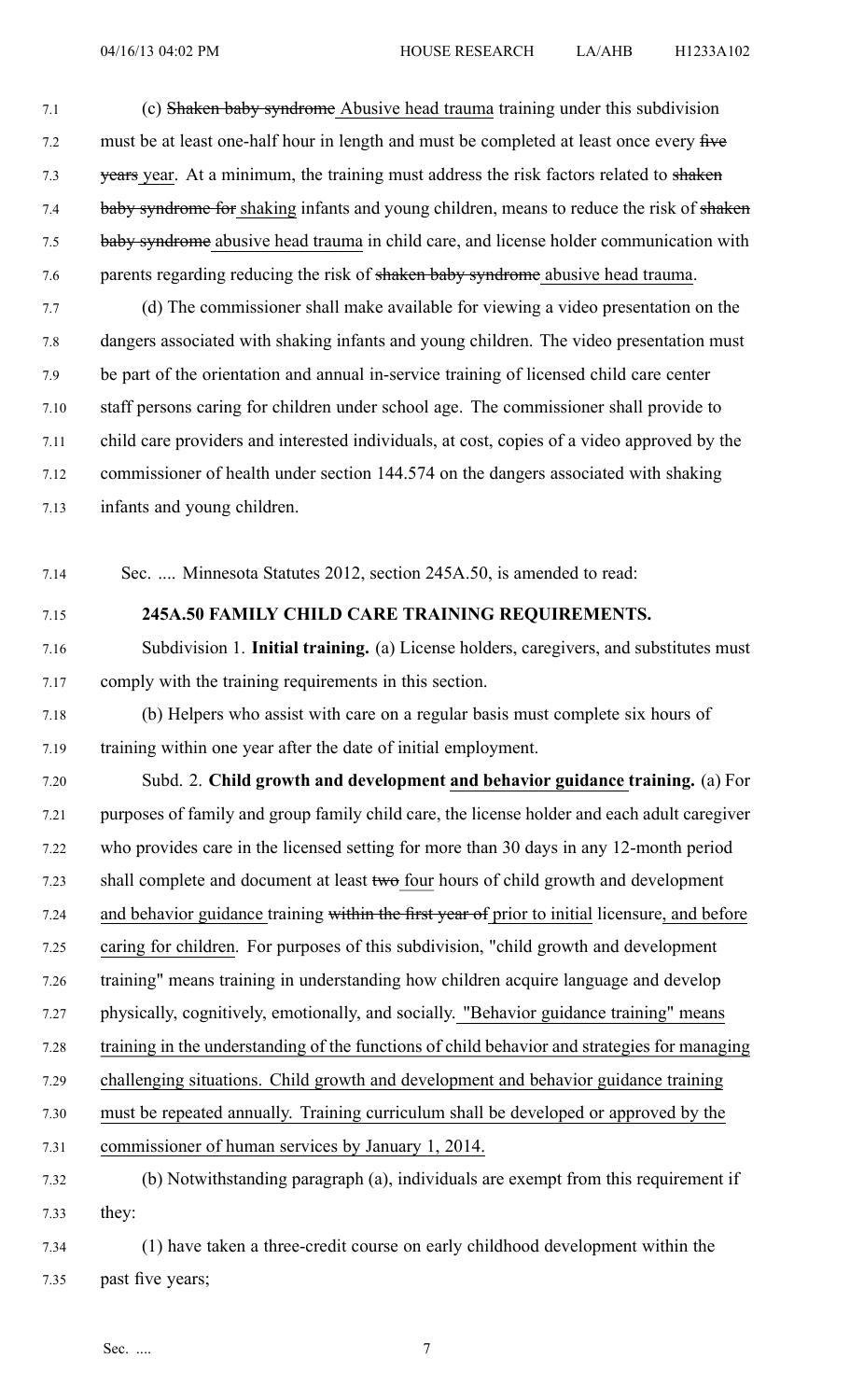- 8.1 (2) have received <sup>a</sup> baccalaureate or master's degree in early childhood education or 8.2 school-age child care within the pas<sup>t</sup> five years;
- 8.3 (3) are licensed in Minnesota as <sup>a</sup> prekindergarten teacher, an early childhood 8.4 educator, <sup>a</sup> kindergarten to grade 6 teacher with <sup>a</sup> prekindergarten specialty, an early 8.5 childhood special education teacher, or an elementary teacher with <sup>a</sup> kindergarten 8.6 endorsement; or
- 8.7 (4) have received <sup>a</sup> baccalaureate degree with <sup>a</sup> Montessori certificate within the 8.8 pas<sup>t</sup> five years.
- 8.9 Subd. 3. **First aid.** (a) When children are presen<sup>t</sup> in <sup>a</sup> family child care home 8.10 governed by Minnesota Rules, parts 9502.0315 to 9502.0445, at least one staff person 8.11 must be presen<sup>t</sup> in the home who has been trained in first aid. The first aid training must 8.12 have been provided by an individual approved to provide first aid instruction. First aid 8.13 training may be less than eight hours and persons qualified to provide first aid training 8.14 include individuals approved as first aid instructors. First aid training must be repeated 8.15 every two years.
- 8.16 (b) A family child care provider is exemp<sup>t</sup> from the first aid training requirements 8.17 under this subdivision related to any substitute caregiver who provides less than 30 hours 8.18 of care during any 12-month period.
- 8.19 (c) Video training reviewed and approved by the county licensing agency satisfies 8.20 the training requirement of this subdivision.
- 8.21 Subd. 4. **Cardiopulmonary resuscitation.** (a) When children are presen<sup>t</sup> in <sup>a</sup> family 8.22 child care home governed by Minnesota Rules, parts 9502.0315 to 9502.0445, at least 8.23 one staff person must be presen<sup>t</sup> in the home who has been trained in cardiopulmonary 8.24 resuscitation (CPR) and in the treatment of obstructed airways that includes CPR 8.25 techniques for infants and children. The CPR training must have been provided by an 8.26 individual approved to provide CPR instruction, must be repeated at least once every three 8.27 two years, and must be documented in the staff person's records.
- 8.28 (b) A family child care provider is exemp<sup>t</sup> from the CPR training requirement in 8.29 this subdivision related to any substitute caregiver who provides less than 30 hours of 8.30 care during any 12-month period.
- 8.31 (c) Video training reviewed and approved by the county licensing agency satisfies
- 8.32 the training requirement of this subdivision. Persons providing CPR training must use
- 8.33 CPR training that has been developed:
- 8.34 (1) by the American Heart Association or the American Red Cross and incorporates 8.35 psychomotor skills to suppor<sup>t</sup> the instruction; or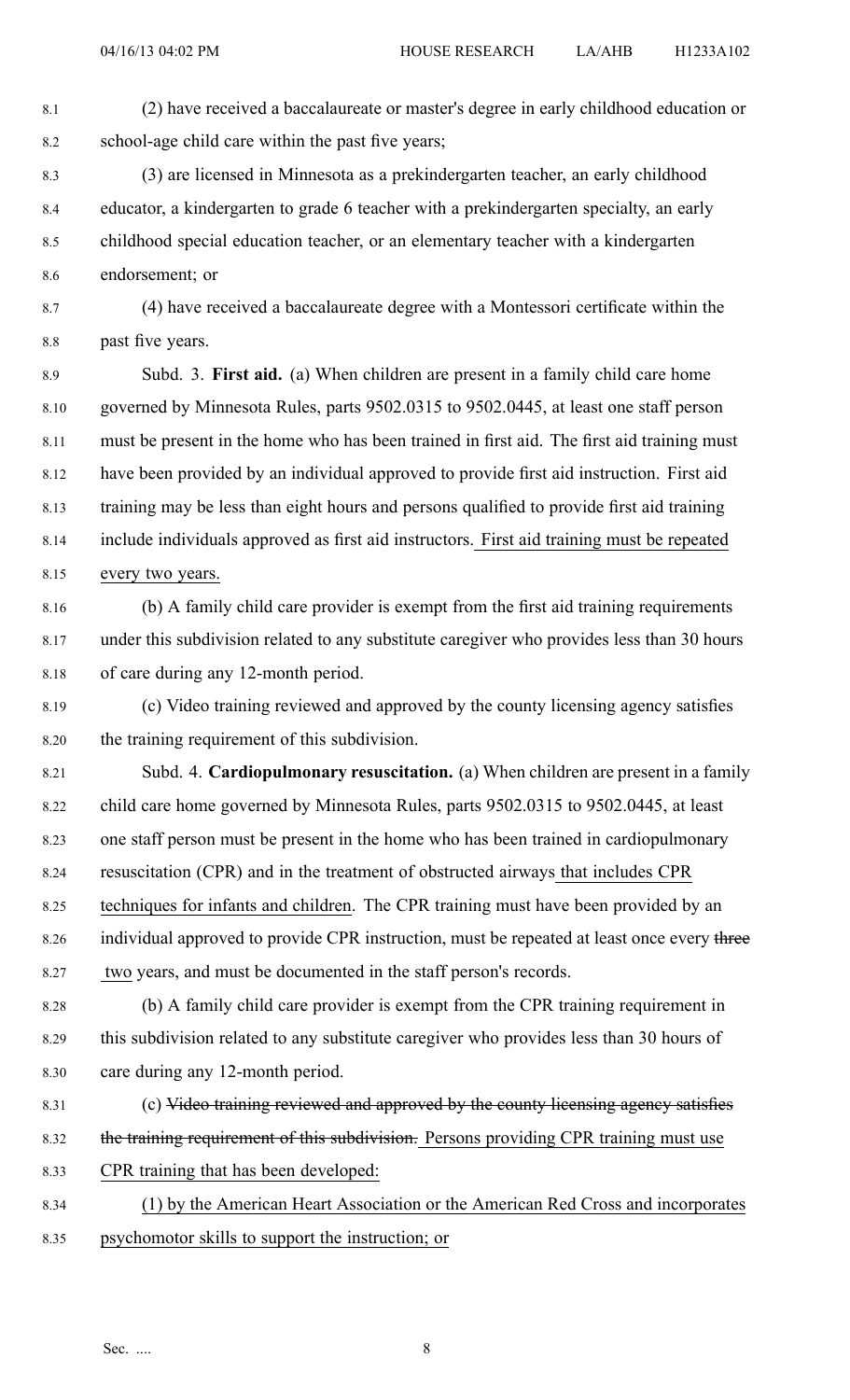9.1 (2) using nationally recognized, evidence-based guidelines for CPR training and 9.2 incorporates psychomotor skills to suppor<sup>t</sup> the instruction.

9.3 Subd. 5. **Sudden unexpected infant death syndrome and shaken baby syndrome** 9.4 **abusive head trauma training.** (a) License holders must document that before staff 9.5 persons, caregivers, and helpers assist in the care of infants, they are instructed on the 9.6 standards in section 245A.1435 and receive training on reducing the risk of sudden 9.7 unexpected infant death syndrome. In addition, license holders must document that before 9.8 staff persons, caregivers, and helpers assist in the care of infants and children under 9.9 school age, they receive training on reducing the risk of shaken baby syndrome abusive 9.10 head trauma from shaking infants and young children. The training in this subdivision 9.11 may be provided as initial training under subdivision 1 or ongoing annual training under 9.12 subdivision 7.

9.13 (b) Sudden unexpected infant death syndrome reduction training required under this 9.14 subdivision must be at least one-half hour in length and must be completed in person 9.15 at least once every five years two years. On the years when the license holder is not 9.16 receiving the in-person training on sudden unexpected infant death reduction, the license 9.17 holder must receive sudden unexpected infant death reduction training through <sup>a</sup> video 9.18 of no more than one hour in length developed or approved by the commissioner. At a 9.19 minimum, the training must address the risk factors related to sudden unexpected infant 9.20 death syndrome, means of reducing the risk of sudden unexpected infant death syndrome 9.21 in child care, and license holder communication with parents regarding reducing the risk 9.22 of sudden unexpected infant death syndrome.

9.23 (c) Shaken baby syndrome Abusive head trauma training required under this 9.24 subdivision must be at least one-half hour in length and must be completed at least once 9.25 every five years year. At a minimum, the training must address the risk factors related 9.26 to shaken baby syndrome shaking infants and young children, means of reducing the 9.27 risk of shaken baby syndrome abusive head trauma in child care, and license holder 9.28 communication with parents regarding reducing the risk of shaken baby syndrome abusive 9.29 head trauma.

9.30 (d) Training for family and group family child care providers must be developed 9.31 by the commissioner in conjunction with the Minnesota Sudden Infant Death Center 9.32 and approved by the county licensing agency by the Minnesota Center for Professional 9.33 Development.

9.34 (e) The commissioner shall make available for viewing by all licensed child care 9.35 providers a video presentation on the dangers associated with shaking infants and young 9.36 children. The video presentation shall be part of the initial and ongoing annual training of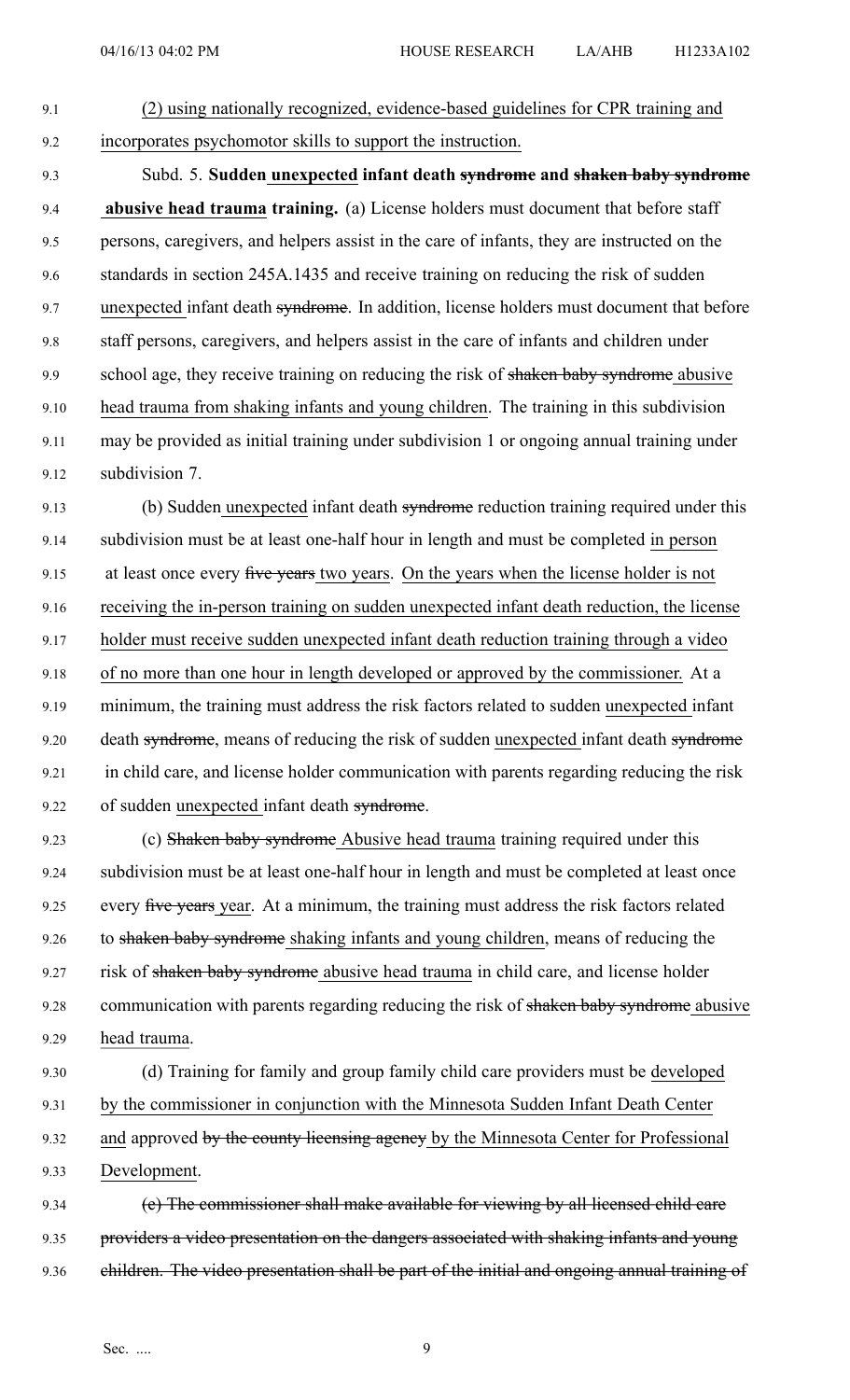10.1 licensed child care providers, caregivers, and helpers caring for children under school age.

10.2 The commissioner shall provide to child care providers and interested individuals, at cost,

10.3 copies of a video approved by the commissioner of health under section 144.574 on the

10.4 dangers associated with shaking infants and young children.

10.5 Subd. 6. **Child passenger restraint systems; training requirement.** (a) A license 10.6 holder must comply with all seat belt and child passenger restraint system requirements 10.7 under section 169.685.

10.8 (b) Family and group family child care programs licensed by the Department of 10.9 Human Services that serve <sup>a</sup> child or children under nine years of age must document 10.10 training that fulfills the requirements in this subdivision.

10.11 (1) Before <sup>a</sup> license holder, staff person, caregiver, or helper transports <sup>a</sup> child or 10.12 children under age nine in <sup>a</sup> motor vehicle, the person placing the child or children in <sup>a</sup> 10.13 passenger restraint must satisfactorily complete training on the proper use and installation 10.14 of child restraint systems in motor vehicles. Training completed under this subdivision may 10.15 be used to meet initial training under subdivision 1 or ongoing training under subdivision 7.

10.16 (2) Training required under this subdivision must be at least one hour in length, 10.17 completed at initial training, and repeated at least once every five years. At <sup>a</sup> minimum, 10.18 the training must address the proper use of child restraint systems based on the child's 10.19 size, weight, and age, and the proper installation of <sup>a</sup> car seat or booster seat in the motor 10.20 vehicle used by the license holder to transport the child or children.

10.21 (3) Training under this subdivision must be provided by individuals who are certified 10.22 and approved by the Department of Public Safety, Office of Traffic Safety. License holders 10.23 may obtain <sup>a</sup> list of certified and approved trainers through the Department of Public 10.24 Safety Web site or by contacting the agency.

10.25 (c) Child care providers that only transport school-age children as defined in section 10.26 245A.02, subdivision 19, paragraph (f), in child care buses as defined in section 169.448, 10.27 subdivision 1, paragraph (e), are exemp<sup>t</sup> from this subdivision.

10.28 Subd. 7. **Training requirements for family and group family child care.** For 10.29 purposes of family and group family child care, the license holder and each primary 10.30 caregiver must complete eight 16 hours of ongoing training each year. For purposes 10.31 of this subdivision, <sup>a</sup> primary caregiver is an adult caregiver who provides services in 10.32 the licensed setting for more than 30 days in any 12-month period. Repeat of topical 10.33 training requirements in subdivisions 2 to 8 shall count toward the annual 16-hour training 10.34 requirement. Additional ongoing training subjects to meet the annual 16-hour training

10.35 requirement must be selected from the following areas: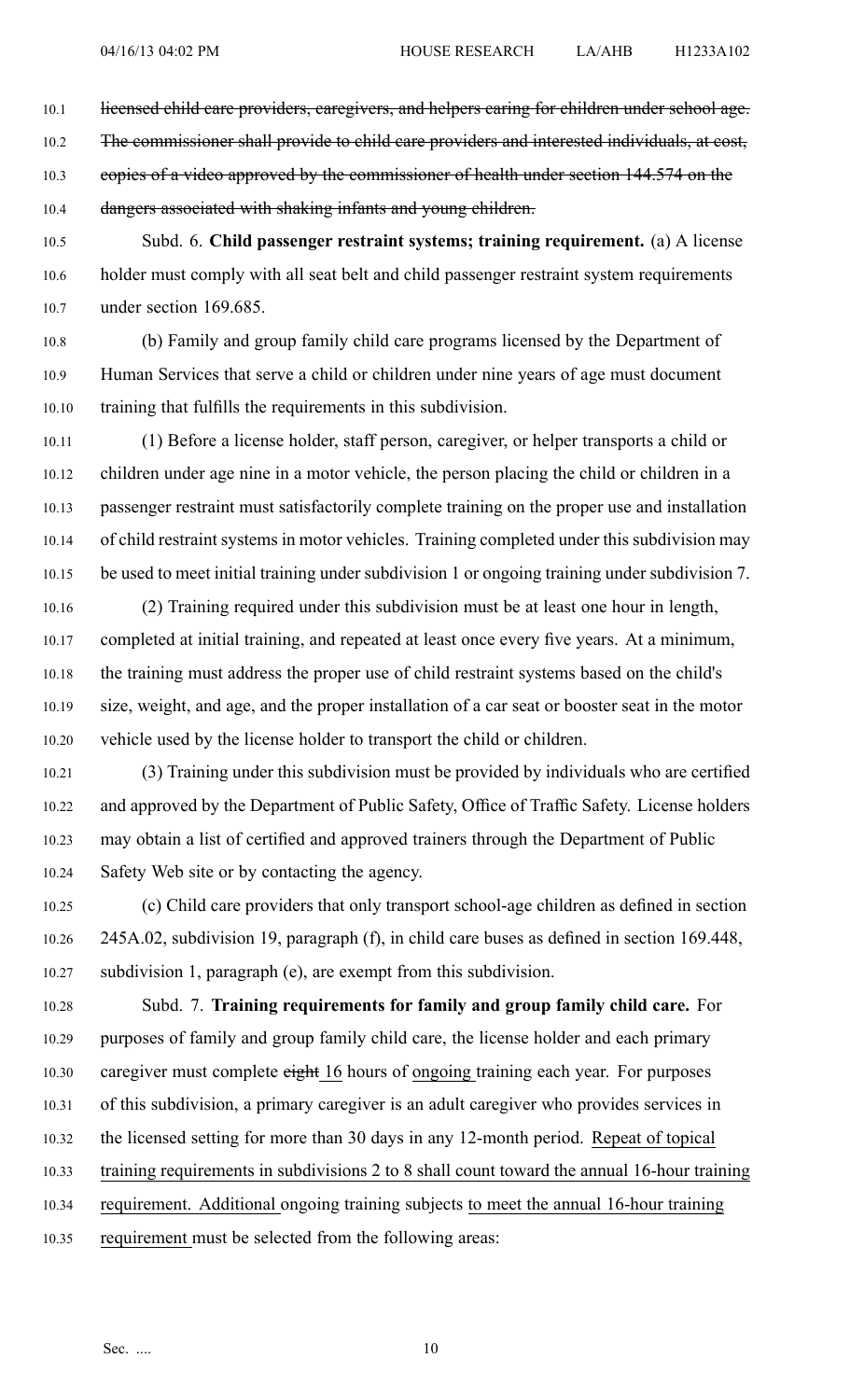11.1 (1) "child growth and development training" has the meaning given in under 11.2 subdivision 2, paragraph (a); 11.3 (2) "learning environment and curriculum" includes, including training in 11.4 establishing an environment and providing activities that provide learning experiences to 11.5 meet each child's needs, capabilities, and interests; 11.6 (3) "assessment and planning for individual needs" includes, including training in 11.7 observing and assessing what children know and can do in order to provide curriculum 11.8 and instruction that addresses their developmental and learning needs, including children 11.9 with special needs and bilingual children or children for whom English is not their 11.10 primary language; 11.11 (4) "interactions with children" includes, including training in establishing 11.12 supportive relationships with children, guiding them as individuals and as par<sup>t</sup> of <sup>a</sup> group; 11.13 (5) "families and communities" includes, including training in working 11.14 collaboratively with families and agencies or organizations to meet children's needs and to 11.15 encourage the community's involvement; 11.16 (6) "health, safety, and nutrition" includes, including training in establishing and 11.17 maintaining an environment that ensures children's health, safety, and nourishment, 11.18 including child abuse, maltreatment, prevention, and reporting; home and fire safety; child 11.19 injury prevention; communicable disease prevention and control; first aid; and CPR; and 11.20 (7) "program planning and evaluation" includes, including training in establishing, 11.21 implementing, evaluating, and enhancing program operations.; and 11.22 (8) behavior guidance, including training in the understanding of the functions of 11.23 child behavior and strategies for managing behavior. 11.24 Subd. 8. **Other required training requirements.** (a) The training required of 11.25 family and group family child care providers and staff must include training in the cultural 11.26 dynamics of early childhood development and child care. The cultural dynamics and 11.27 disabilities training and skills development of child care providers must be designed to 11.28 achieve outcomes for providers of child care that include, but are not limited to: 11.29 (1) an understanding and suppor<sup>t</sup> of the importance of culture and differences in 11.30 ability in children's identity development; 11.31 (2) understanding the importance of awareness of cultural differences and 11.32 similarities in working with children and their families; 11.33 (3) understanding and suppor<sup>t</sup> of the needs of families and children with differences 11.34 in ability; 11.35 (4) developing skills to help children develop unbiased attitudes about cultural 11.36 differences and differences in ability;